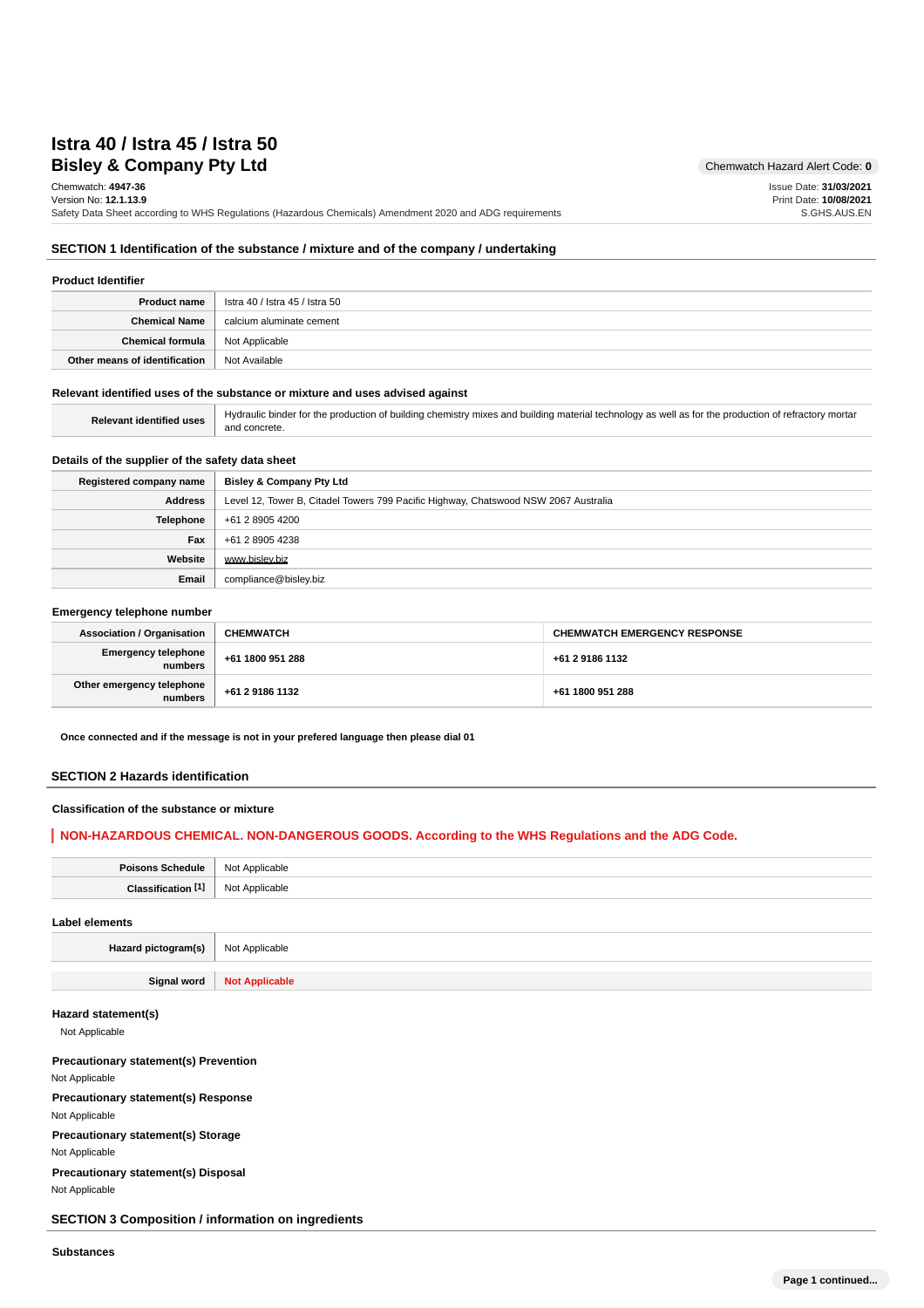See section below for composition of Mixtures

### **Mixtures**

| <b>CAS No</b> | %[weight]                                            | Name                                                                                                                                    |
|---------------|------------------------------------------------------|-----------------------------------------------------------------------------------------------------------------------------------------|
| 65997-16-2    | >99.5                                                | calcium aluminate cement                                                                                                                |
| Leaend:       | Classification drawn from C&L: * EU IOELVs available | 1. Classified by Chemwatch; 2. Classification drawn from HCIS; 3. Classification drawn from Regulation (EU) No 1272/2008 - Annex VI; 4. |

# **SECTION 4 First aid measures**

| Description of first aid measures |                                                                                                                                                                                                                                                                                                                                                                                                                                                                                                |  |  |  |
|-----------------------------------|------------------------------------------------------------------------------------------------------------------------------------------------------------------------------------------------------------------------------------------------------------------------------------------------------------------------------------------------------------------------------------------------------------------------------------------------------------------------------------------------|--|--|--|
| <b>Eye Contact</b>                | If this product comes in contact with the eyes:<br>• Wash out immediately with fresh running water.<br>Ensure complete irrigation of the eye by keeping eyelids apart and away from eye and moving the eyelids by occasionally lifting the upper<br>and lower lids.<br>Seek medical attention without delay; if pain persists or recurs seek medical attention.<br>Removal of contact lenses after an eye injury should only be undertaken by skilled personnel.                               |  |  |  |
| <b>Skin Contact</b>               | If skin contact occurs:<br>Immediately remove all contaminated clothing, including footwear.<br>Flush skin and hair with running water (and soap if available).<br>Seek medical attention in event of irritation.                                                                                                                                                                                                                                                                              |  |  |  |
| Inhalation                        | If fumes, aerosols or combustion products are inhaled remove from contaminated area.<br>Other measures are usually unnecessary.                                                                                                                                                                                                                                                                                                                                                                |  |  |  |
| Ingestion                         | If swallowed do <b>NOT</b> induce vomiting.<br>If vomiting occurs, lean patient forward or place on left side (head-down position, if possible) to maintain open airway and prevent aspiration.<br>• Observe the patient carefully.<br>▶ Never give liquid to a person showing signs of being sleepy or with reduced awareness; i.e. becoming unconscious.<br>Give water to rinse out mouth, then provide liquid slowly and as much as casualty can comfortably drink.<br>Seek medical advice. |  |  |  |

#### **Indication of any immediate medical attention and special treatment needed**

Treat symptomatically.

# **SECTION 5 Firefighting measures**

#### **Extinguishing media**

There is no restriction on the type of extinguisher which may be used.

Use extinguishing media suitable for surrounding area.

### **Special hazards arising from the substrate or mixture**

| <b>Fire Incompatibility</b>    | None known.                                                                                                                                                                                                                                                                                     |  |  |
|--------------------------------|-------------------------------------------------------------------------------------------------------------------------------------------------------------------------------------------------------------------------------------------------------------------------------------------------|--|--|
| <b>Advice for firefighters</b> |                                                                                                                                                                                                                                                                                                 |  |  |
| <b>Fire Fighting</b>           | Alert Fire Brigade and tell them location and nature of hazard.<br>• Wear breathing apparatus plus protective gloves in the event of a fire.<br>Prevent, by any means available, spillage from entering drains or water courses.<br>Use fire fighting procedures suitable for surrounding area. |  |  |
| <b>Fire/Explosion Hazard</b>   | $\bullet$ Non combustible.<br>Not considered a significant fire risk, however containers may burn.                                                                                                                                                                                              |  |  |
| <b>HAZCHEM</b>                 | Not Applicable                                                                                                                                                                                                                                                                                  |  |  |

# **SECTION 6 Accidental release measures**

**Personal precautions, protective equipment and emergency procedures**

See section 8

#### **Environmental precautions**

See section 12

### **Methods and material for containment and cleaning up**

| <b>Minor Spills</b> | Clean up all spills immediately.<br>Avoid contact with skin and eyes.<br>▶ Wear impervious gloves and safety glasses.<br>Use dry clean up procedures and avoid generating dust.                                                                                                     |
|---------------------|-------------------------------------------------------------------------------------------------------------------------------------------------------------------------------------------------------------------------------------------------------------------------------------|
| <b>Major Spills</b> | Clear area of personnel and move upwind.<br>Alert Fire Brigade and tell them location and nature of hazard.<br>• Control personal contact with the substance, by using protective equipment and dust respirator.<br>Prevent spillage from entering drains, sewers or water courses. |

Personal Protective Equipment advice is contained in Section 8 of the SDS.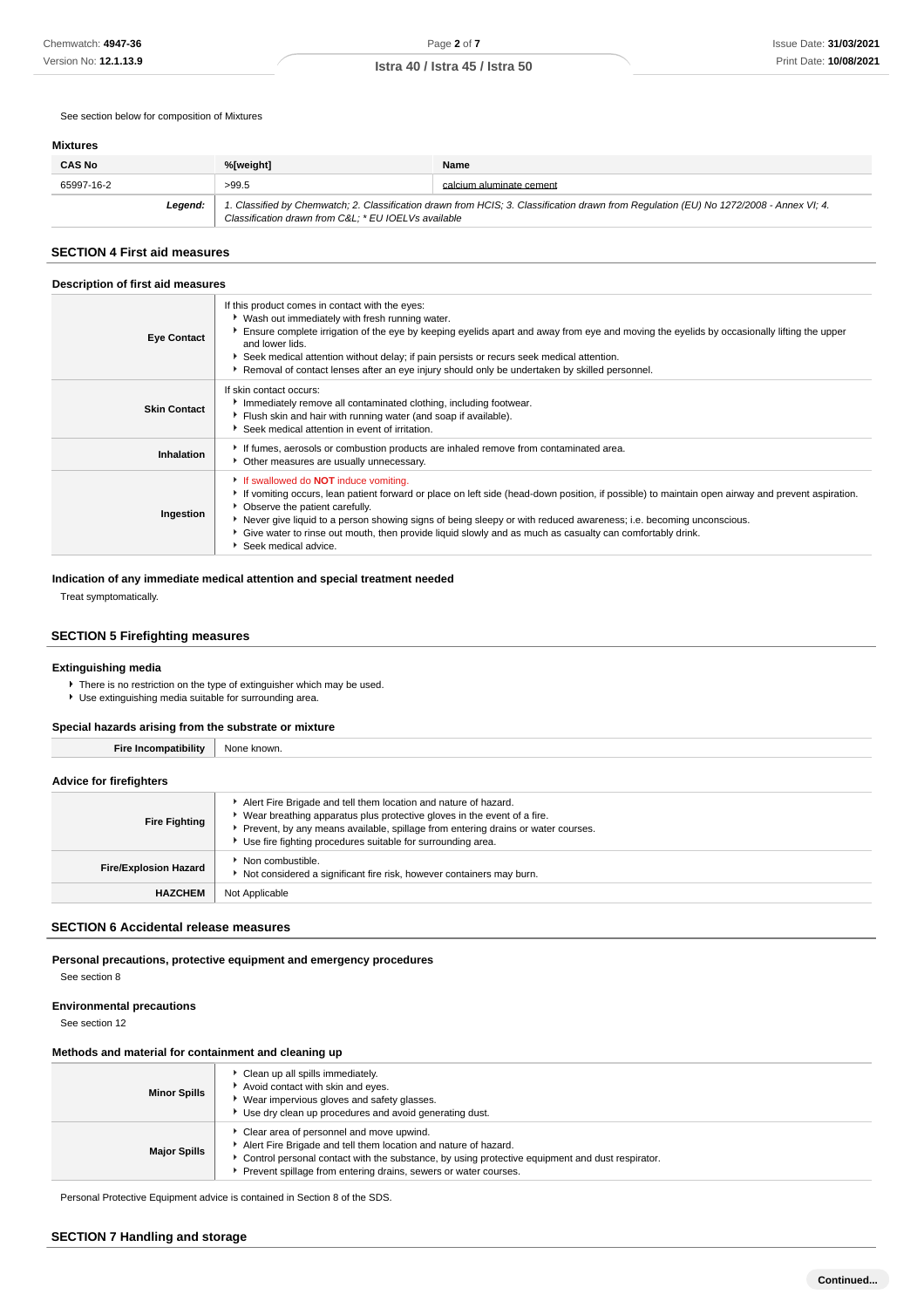## **Precautions for safe handling**

| Safe handling     | Limit all unnecessary personal contact.<br>▶ Wear protective clothing when risk of exposure occurs.<br>Use in a well-ventilated area.<br>When handling DO NOT eat, drink or smoke. |
|-------------------|------------------------------------------------------------------------------------------------------------------------------------------------------------------------------------|
| Other information | Keep dry.<br>Store under cover.<br>Protect containers against physical damage.<br>• Observe manufacturer's storage and handling recommendations contained within this SDS.         |

### **Conditions for safe storage, including any incompatibilities**

| Suitable container      | Multi-ply paper bag with sealed plastic liner or heavy gauge plastic bag.<br>NOTE: Bags should be stacked, blocked, interlocked, and limited in height so that they are stable and secure against sliding or collapse. Check<br>that all containers are clearly labelled and free from leaks. Packing as recommended by manufacturer. |  |  |  |  |
|-------------------------|---------------------------------------------------------------------------------------------------------------------------------------------------------------------------------------------------------------------------------------------------------------------------------------------------------------------------------------|--|--|--|--|
| Storage incompatibility | Avoid strong acids, acid chlorides, acid anhydrides and chloroformates.                                                                                                                                                                                                                                                               |  |  |  |  |
|                         |                                                                                                                                                                                                                                                                                                                                       |  |  |  |  |

**X** — Must not be stored together

**0** — May be stored together with specific preventions

**+** — May be stored together

Note: Depending on other risk factors, compatibility assessment based on the table above may not be relevant to storage situations, particularly where large volumes of dangerous goods are stored and handled. Reference should be made to the Safety Data Sheets for each substance or article and risks assessed accordingly.

# **SECTION 8 Exposure controls / personal protection**

### **Control parameters**

T **Occupational Exposure Limits (OEL)**

#### **INGREDIENT DATA** ı

Not Available

### **Emergency Limits**

| Ingredient                           | TEEL-1                                                                                                                                                                                                                                                                                                                                                                   | TEEL-2        |                               | TEEL-3                                  |  |
|--------------------------------------|--------------------------------------------------------------------------------------------------------------------------------------------------------------------------------------------------------------------------------------------------------------------------------------------------------------------------------------------------------------------------|---------------|-------------------------------|-----------------------------------------|--|
| Istra 40 / Istra 45 / Istra 50       | Not Available                                                                                                                                                                                                                                                                                                                                                            | Not Available |                               | Not Available                           |  |
| Ingredient                           | <b>Original IDLH</b>                                                                                                                                                                                                                                                                                                                                                     |               | <b>Revised IDLH</b>           |                                         |  |
| calcium aluminate cement             | Not Available                                                                                                                                                                                                                                                                                                                                                            |               | Not Available                 |                                         |  |
| <b>Occupational Exposure Banding</b> |                                                                                                                                                                                                                                                                                                                                                                          |               |                               |                                         |  |
| Ingredient                           | <b>Occupational Exposure Band Rating</b>                                                                                                                                                                                                                                                                                                                                 |               |                               | <b>Occupational Exposure Band Limit</b> |  |
| calcium aluminate cement             | E                                                                                                                                                                                                                                                                                                                                                                        |               | $\leq$ 0.01 mg/m <sup>3</sup> |                                         |  |
| Notes:                               | Occupational exposure banding is a process of assigning chemicals into specific categories or bands based on a chemical's potency and the<br>adverse health outcomes associated with exposure. The output of this process is an occupational exposure band (OEB), which corresponds to a<br>range of exposure concentrations that are expected to protect worker health. |               |                               |                                         |  |

#### **Exposure controls**

| Appropriate engineering<br>controls | Use in a well-ventilated area<br>General exhaust is adequate under normal operating conditions.                                                                                                                                                                                                                                                                                                                                                               |
|-------------------------------------|---------------------------------------------------------------------------------------------------------------------------------------------------------------------------------------------------------------------------------------------------------------------------------------------------------------------------------------------------------------------------------------------------------------------------------------------------------------|
| <b>Personal protection</b>          |                                                                                                                                                                                                                                                                                                                                                                                                                                                               |
| Eye and face protection             | Safety glasses with side shields; or as required,<br>Chemical goggles.<br>▶ Contact lenses may pose a special hazard; soft contact lenses may absorb and concentrate irritants. A written policy document, describing<br>the wearing of lenses or restrictions on use, should be created for each workplace or task. This should include a review of lens absorption<br>and adsorption for the class of chemicals in use and an account of injury experience. |
| <b>Skin protection</b>              | See Hand protection below                                                                                                                                                                                                                                                                                                                                                                                                                                     |
| <b>Hands/feet protection</b>        | ▶ Wear chemical protective gloves, e.g. PVC.<br>▶ Wear safety footwear or safety gumboots, e.g. Rubber                                                                                                                                                                                                                                                                                                                                                        |
| <b>Body protection</b>              | See Other protection below                                                                                                                                                                                                                                                                                                                                                                                                                                    |
| Other protection                    | • Overalls.<br>P.V.C apron.<br><b>Barrier cream.</b><br>Skin cleansing cream.                                                                                                                                                                                                                                                                                                                                                                                 |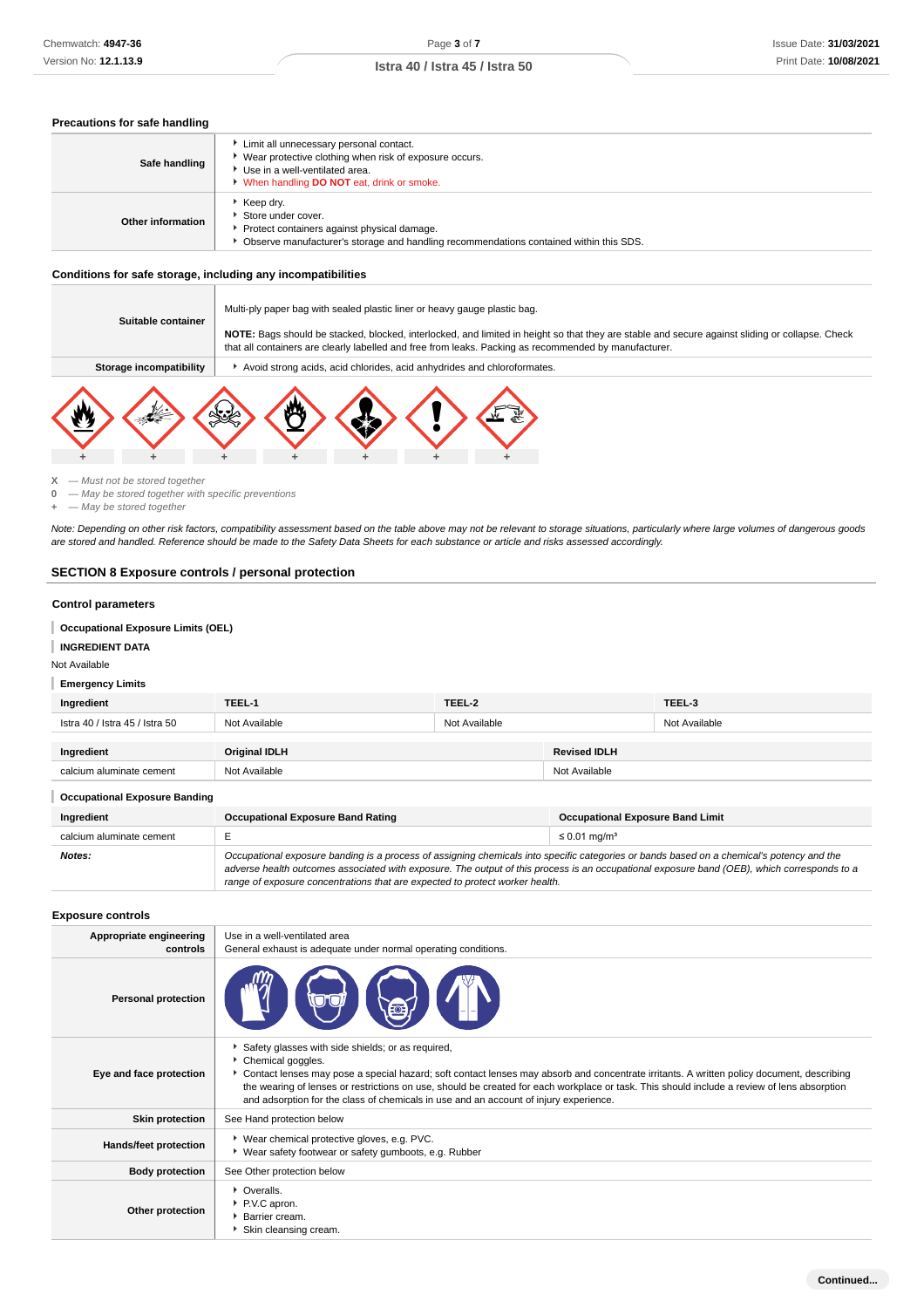### **Respiratory protection**

Particulate. (AS/NZS 1716 & 1715, EN 143:2000 & 149:001, ANSI Z88 or national equivalent)

# **SECTION 9 Physical and chemical properties**

# **Information on basic physical and chemical properties**

| Appearance                                      | Odourless brown, grey or beige powder. Insoluble in water, but reacts and hardens. |                                            |                |
|-------------------------------------------------|------------------------------------------------------------------------------------|--------------------------------------------|----------------|
|                                                 |                                                                                    |                                            |                |
| <b>Physical state</b>                           | <b>Divided Solid</b>                                                               | Relative density (Water = 1)               | $3.0 - 3.3$    |
| Odour                                           | Not Available                                                                      | Partition coefficient n-octanol<br>/ water | Not Available  |
| <b>Odour threshold</b>                          | Not Available                                                                      | Auto-ignition temperature (°C)             | Not Applicable |
| pH (as supplied)                                | Not Applicable                                                                     | Decomposition temperature                  | Not Available  |
| Melting point / freezing point<br>(°C)          | 1270-1440                                                                          | Viscosity (cSt)                            | Not Applicable |
| Initial boiling point and boiling<br>range (°C) | Not Applicable                                                                     | Molecular weight (g/mol)                   | Not Applicable |
| Flash point (°C)                                | Not Applicable                                                                     | <b>Taste</b>                               | Not Available  |
| <b>Evaporation rate</b>                         | Not Applicable                                                                     | <b>Explosive properties</b>                | Not Available  |
| <b>Flammability</b>                             | Not Applicable                                                                     | <b>Oxidising properties</b>                | Not Available  |
| Upper Explosive Limit (%)                       | Not Applicable                                                                     | Surface Tension (dyn/cm or<br>mN/m         | Not Applicable |
| Lower Explosive Limit (%)                       | Not Applicable                                                                     | <b>Volatile Component (%vol)</b>           | Not Applicable |
| Vapour pressure (kPa)                           | Not Applicable                                                                     | Gas group                                  | Not Available  |
| Solubility in water                             | Immiscible                                                                         | pH as a solution (%)                       | 11-11.5 (10%)  |
| Vapour density $(Air = 1)$                      | Not Applicable                                                                     | VOC g/L                                    | Not Applicable |

# **SECTION 10 Stability and reactivity**

| Reactivity                                 | See section 7                                                                                                                      |  |
|--------------------------------------------|------------------------------------------------------------------------------------------------------------------------------------|--|
| <b>Chemical stability</b>                  | Unstable in the presence of incompatible materials.<br>▶ Product is considered stable.<br>Hazardous polymerisation will not occur. |  |
| Possibility of hazardous<br>reactions      | See section 7                                                                                                                      |  |
| <b>Conditions to avoid</b>                 | See section 7                                                                                                                      |  |
| Incompatible materials                     | See section 7                                                                                                                      |  |
| <b>Hazardous decomposition</b><br>products | See section 5                                                                                                                      |  |

# **SECTION 11 Toxicological information**

### **Information on toxicological effects**

| Inhaled                        | Generated dust may be discomforting                                                                                                                                                                                                                                                                                                                                                                                                                                                                                                                                                                                                                                                                                                                                                                                                        |                   |  |  |
|--------------------------------|--------------------------------------------------------------------------------------------------------------------------------------------------------------------------------------------------------------------------------------------------------------------------------------------------------------------------------------------------------------------------------------------------------------------------------------------------------------------------------------------------------------------------------------------------------------------------------------------------------------------------------------------------------------------------------------------------------------------------------------------------------------------------------------------------------------------------------------------|-------------------|--|--|
| Ingestion                      | The material has NOT been classified by EC Directives or other classification systems as "harmful by ingestion". This is because of the lack of<br>corroborating animal or human evidence.                                                                                                                                                                                                                                                                                                                                                                                                                                                                                                                                                                                                                                                 |                   |  |  |
| <b>Skin Contact</b>            | The material is not thought to produce adverse health effects or skin irritation following contact (as classified by EC Directives using animal<br>models). Nevertheless, good hygiene practice requires that exposure be kept to a minimum and that suitable gloves be used in an occupational<br>setting.<br>Irritation and skin reactions are possible with sensitive skin<br>Handling wet cement can cause dermatitis. Cement when wet is quite alkaline and this alkali action on the skin contributes strongly to cement<br>contact dermatitis since it may cause drying and defatting of the skin which is followed by hardening, cracking, lesions developing, possible<br>infections of lesions and penetration by soluble salts.<br>Solution of material in moisture on the skin, or perspiration, may increase irritant effects |                   |  |  |
| Eye                            | Although the material is not thought to be an irritant (as classified by EC Directives), direct contact with the eye may cause transient discomfort<br>characterised by tearing or conjunctival redness (as with windburn). Slight abrasive damage may also result.                                                                                                                                                                                                                                                                                                                                                                                                                                                                                                                                                                        |                   |  |  |
| Chronic                        | Cement contact dermatitis (CCD) may occur when contact shows an allergic response, which may progress to sensitisation. Sensitisation is due<br>to soluble chromates (chromate compounds) present in trace amounts in some cements and cement products. Soluble chromates readily<br>penetrate intact skin. Cement dermatitis can be characterised by fissures, eczematous rash, dystrophic nails, and dry skin; acute contact with<br>highly alkaline mixtures may cause localised necrosis.<br>Long term exposure to high dust concentrations may cause changes in lung function i.e. pneumoconiosis, caused by particles less than 0.5<br>micron penetrating and remaining in the lung.                                                                                                                                                 |                   |  |  |
|                                |                                                                                                                                                                                                                                                                                                                                                                                                                                                                                                                                                                                                                                                                                                                                                                                                                                            |                   |  |  |
| Istra 40 / Istra 45 / Istra 50 | <b>TOXICITY</b>                                                                                                                                                                                                                                                                                                                                                                                                                                                                                                                                                                                                                                                                                                                                                                                                                            | <b>IRRITATION</b> |  |  |
|                                | Not Available                                                                                                                                                                                                                                                                                                                                                                                                                                                                                                                                                                                                                                                                                                                                                                                                                              | Not Available     |  |  |
|                                | <b>TOXICITY</b>                                                                                                                                                                                                                                                                                                                                                                                                                                                                                                                                                                                                                                                                                                                                                                                                                            | <b>IRRITATION</b> |  |  |
| calcium aluminate cement       | dermal (rat) LD50: >2000 mg/kg <sup>[1]</sup>                                                                                                                                                                                                                                                                                                                                                                                                                                                                                                                                                                                                                                                                                                                                                                                              | Not Available     |  |  |
|                                |                                                                                                                                                                                                                                                                                                                                                                                                                                                                                                                                                                                                                                                                                                                                                                                                                                            |                   |  |  |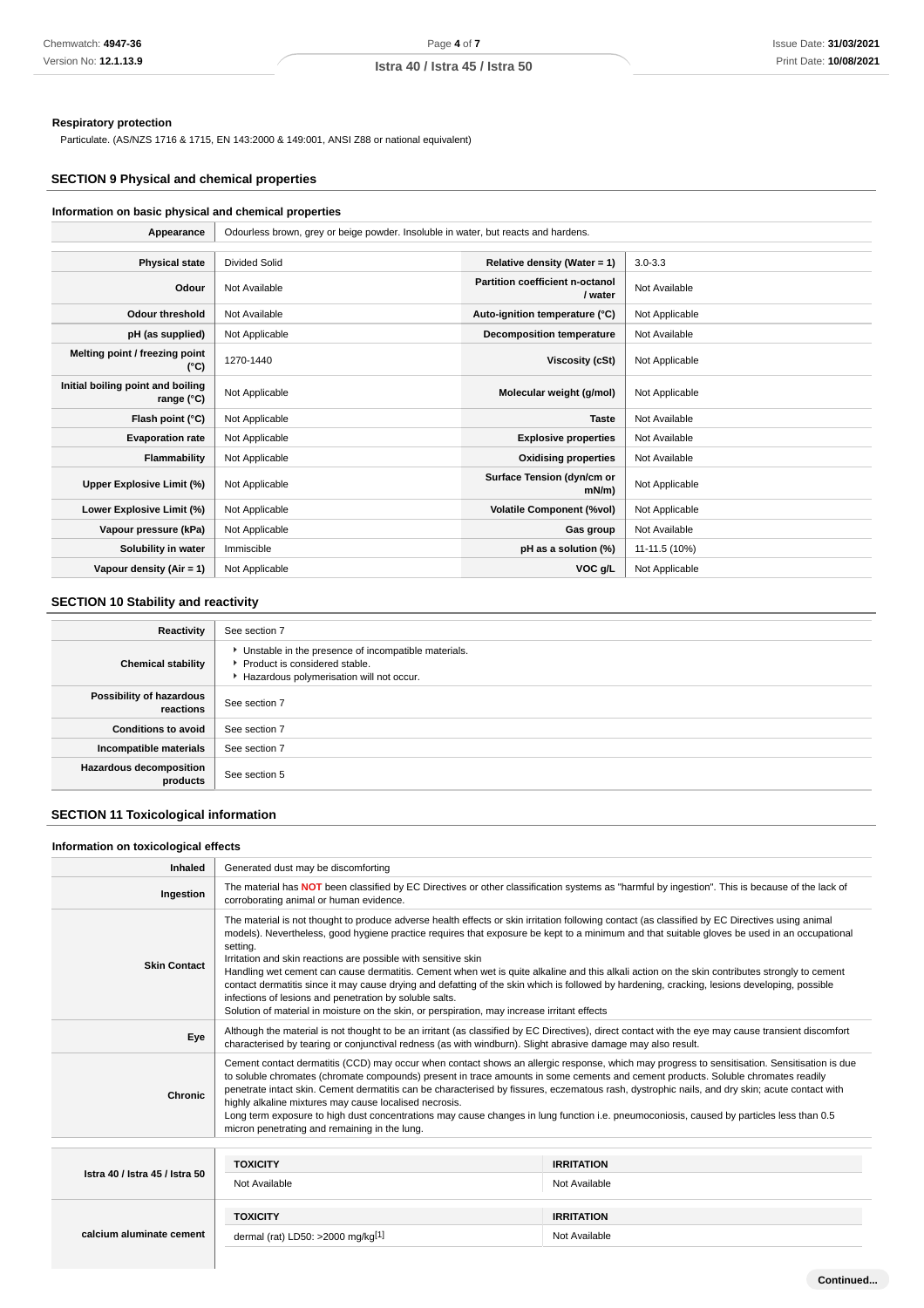|                                             | Inhalation(Rat) LC50; 1.9 mg/l4h <sup>[1]</sup>                                                                                                                                                                                                                                                                                                                                                                                                                                                                                                                                                                                                                                                                                                                                                                                                                       |                                 |                                                                                                    |
|---------------------------------------------|-----------------------------------------------------------------------------------------------------------------------------------------------------------------------------------------------------------------------------------------------------------------------------------------------------------------------------------------------------------------------------------------------------------------------------------------------------------------------------------------------------------------------------------------------------------------------------------------------------------------------------------------------------------------------------------------------------------------------------------------------------------------------------------------------------------------------------------------------------------------------|---------------------------------|----------------------------------------------------------------------------------------------------|
|                                             | Oral(Rat) LD50; >2000 mg/kg[1]                                                                                                                                                                                                                                                                                                                                                                                                                                                                                                                                                                                                                                                                                                                                                                                                                                        |                                 |                                                                                                    |
| Legend:                                     | 1. Value obtained from Europe ECHA Registered Substances - Acute toxicity 2.* Value obtained from manufacturer's SDS. Unless otherwise<br>specified data extracted from RTECS - Register of Toxic Effect of chemical Substances                                                                                                                                                                                                                                                                                                                                                                                                                                                                                                                                                                                                                                       |                                 |                                                                                                    |
|                                             |                                                                                                                                                                                                                                                                                                                                                                                                                                                                                                                                                                                                                                                                                                                                                                                                                                                                       |                                 |                                                                                                    |
| <b>CALCIUM ALUMINATE</b><br><b>CEMENT</b>   | Asthma-like symptoms may continue for months or even years after exposure to the material ends. This may be due to a non-allergic condition<br>known as reactive airways dysfunction syndrome (RADS) which can occur after exposure to high levels of highly irritating compound. Main<br>criteria for diagnosing RADS include the absence of previous airways disease in a non-atopic individual, with sudden onset of persistent<br>asthma-like symptoms within minutes to hours of a documented exposure to the irritant. Other criteria for diagnosis of RADS include a reversible<br>airflow pattern on lung function tests, moderate to severe bronchial hyperreactivity on methacholine challenge testing, and the lack of minimal<br>lymphocytic inflammation, without eosinophilia. No significant acute toxicological data identified in literature search. |                                 |                                                                                                    |
| <b>Acute Toxicity</b>                       | ×                                                                                                                                                                                                                                                                                                                                                                                                                                                                                                                                                                                                                                                                                                                                                                                                                                                                     | Carcinogenicity                 | ×                                                                                                  |
| <b>Skin Irritation/Corrosion</b>            | ×                                                                                                                                                                                                                                                                                                                                                                                                                                                                                                                                                                                                                                                                                                                                                                                                                                                                     | Reproductivity                  | ×                                                                                                  |
| <b>Serious Eye Damage/Irritation</b>        | ×                                                                                                                                                                                                                                                                                                                                                                                                                                                                                                                                                                                                                                                                                                                                                                                                                                                                     | <b>STOT - Single Exposure</b>   | $\boldsymbol{\mathsf{x}}$                                                                          |
| <b>Respiratory or Skin</b><br>sensitisation | ×                                                                                                                                                                                                                                                                                                                                                                                                                                                                                                                                                                                                                                                                                                                                                                                                                                                                     | <b>STOT - Repeated Exposure</b> | $\boldsymbol{\mathsf{x}}$                                                                          |
| <b>Mutagenicity</b>                         | ×                                                                                                                                                                                                                                                                                                                                                                                                                                                                                                                                                                                                                                                                                                                                                                                                                                                                     | <b>Aspiration Hazard</b>        | $\boldsymbol{\mathsf{x}}$                                                                          |
|                                             |                                                                                                                                                                                                                                                                                                                                                                                                                                                                                                                                                                                                                                                                                                                                                                                                                                                                       | Legend:                         | $\blacktriangleright$ - Data either not available or does not fill the criteria for classification |

No Data available for all ingredients

# **SECTION 12 Ecological information**

|                                | Endpoint                          | <b>Test Duration (hr)</b> | <b>Species</b>                                                                                                                                                                                                                                                                           | Value             | Source           |
|--------------------------------|-----------------------------------|---------------------------|------------------------------------------------------------------------------------------------------------------------------------------------------------------------------------------------------------------------------------------------------------------------------------------|-------------------|------------------|
| Istra 40 / Istra 45 / Istra 50 | Not<br>Not Available<br>Available |                           | Not Available                                                                                                                                                                                                                                                                            | Not<br>Available  | Not<br>Available |
|                                | Endpoint                          | <b>Test Duration (hr)</b> | <b>Species</b>                                                                                                                                                                                                                                                                           | Value             | <b>Source</b>    |
|                                | NOEC(ECx)                         | 72h                       | Algae or other aquatic plants                                                                                                                                                                                                                                                            | 2.6 <sub>mq</sub> | 2                |
| calcium aluminate cement       | EC50                              | 72h                       | Algae or other aquatic plants                                                                                                                                                                                                                                                            | 3.6 <sub>mq</sub> | 2                |
|                                | <b>LC50</b>                       | 96h                       | Fish                                                                                                                                                                                                                                                                                     | $>100$ mg/l       | 2                |
|                                | EC50                              | 48h                       | Crustacea                                                                                                                                                                                                                                                                                | 5.4 <sub>mq</sub> | $\overline{2}$   |
| Legend:                        |                                   |                           | Extracted from 1. IUCLID Toxicity Data 2. Europe ECHA Registered Substances - Ecotoxicological Information - Aquatic Toxicity 3. EPIWIN Suite<br>V3.12 (QSAR) - Aquatic Toxicity Data (Estimated) 4. US EPA, Ecotox database - Aquatic Toxicity Data 5. ECETOC Aquatic Hazard Assessment |                   |                  |

– Data available to make classification

### **DO NOT** discharge into sewer or waterways.

# **Persistence and degradability**

| Ingredient       | Persistence: Water/Soil               | Persistence: Air                      |  |  |
|------------------|---------------------------------------|---------------------------------------|--|--|
|                  | No Data available for all ingredients | No Data available for all ingredients |  |  |
|                  |                                       |                                       |  |  |
|                  | <b>Bioaccumulative potential</b>      |                                       |  |  |
| Ingredient       | <b>Bioaccumulation</b>                |                                       |  |  |
|                  | No Data available for all ingredients |                                       |  |  |
|                  |                                       |                                       |  |  |
| Mobility in soil |                                       |                                       |  |  |
| Ingredient       | <b>Mobility</b>                       |                                       |  |  |

# **SECTION 13 Disposal considerations**

# **Waste treatment methods**

| <b>Product / Packaging disposal</b><br>Bury residue in an authorised landfill.<br>Recycle containers if possible, or dispose of in an authorised landfill. |  | ► Recycle wherever possible or consult manufacturer for recycling options.<br>Consult State Land Waste Management Authority for disposal. |
|------------------------------------------------------------------------------------------------------------------------------------------------------------|--|-------------------------------------------------------------------------------------------------------------------------------------------|
|------------------------------------------------------------------------------------------------------------------------------------------------------------|--|-------------------------------------------------------------------------------------------------------------------------------------------|

# **SECTION 14 Transport information**

# **Labels Required Marine Pollutant** NO **HAZCHEM** Not Applicable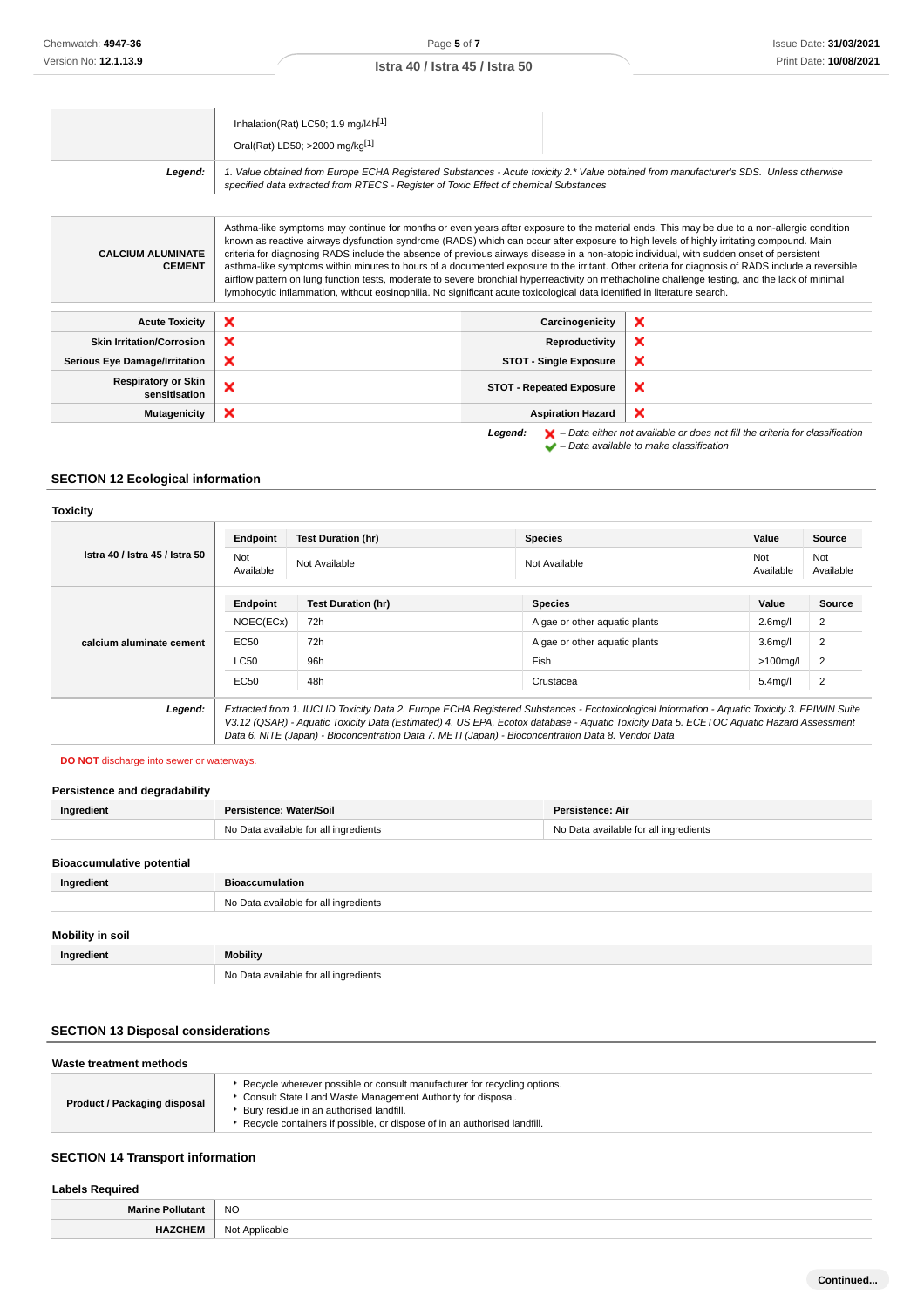### **Land transport (ADG): NOT REGULATED FOR TRANSPORT OF DANGEROUS GOODS**

### **Air transport (ICAO-IATA / DGR): NOT REGULATED FOR TRANSPORT OF DANGEROUS GOODS**

### **Sea transport (IMDG-Code / GGVSee): NOT REGULATED FOR TRANSPORT OF DANGEROUS GOODS**

### **Transport in bulk according to Annex II of MARPOL and the IBC code**

### Not Applicable

### **Transport in bulk in accordance with MARPOL Annex V and the IMSBC Code**

| <b>Product name</b>      | Group         |
|--------------------------|---------------|
| calcium aluminate cement | Not Available |

### **Transport in bulk in accordance with the ICG Code**

| Dr.                  | <b>Ship Type</b> |
|----------------------|------------------|
| coloi                | Available        |
| ium aluminate cement | ۱۸ω              |

## **SECTION 15 Regulatory information**

### **Safety, health and environmental regulations / legislation specific for the substance or mixture**

**calcium aluminate cement is found on the following regulatory lists**

Australian Inventory of Industrial Chemicals (AIIC)

### **National Inventory Status**

| <b>National Inventory</b>                          | <b>Status</b>                                                                                                                                                                                     |
|----------------------------------------------------|---------------------------------------------------------------------------------------------------------------------------------------------------------------------------------------------------|
| Australia - AIIC / Australia<br>Non-Industrial Use | Yes                                                                                                                                                                                               |
| Canada - DSL                                       | Yes                                                                                                                                                                                               |
| Canada - NDSL                                      | No (calcium aluminate cement)                                                                                                                                                                     |
| China - IECSC                                      | Yes                                                                                                                                                                                               |
| Europe - EINEC / ELINCS / NLP                      | Yes                                                                                                                                                                                               |
| Japan - ENCS                                       | Yes                                                                                                                                                                                               |
| Korea - KECI                                       | Yes                                                                                                                                                                                               |
| New Zealand - NZIoC                                | Yes                                                                                                                                                                                               |
| Philippines - PICCS                                | No (calcium aluminate cement)                                                                                                                                                                     |
| USA - TSCA                                         | Yes                                                                                                                                                                                               |
| Taiwan - TCSI                                      | Yes                                                                                                                                                                                               |
| Mexico - INSQ                                      | No (calcium aluminate cement)                                                                                                                                                                     |
| Vietnam - NCI                                      | Yes                                                                                                                                                                                               |
| Russia - FBEPH                                     | No (calcium aluminate cement)                                                                                                                                                                     |
| Legend:                                            | Yes = All CAS declared ingredients are on the inventory<br>No = One or more of the CAS listed ingredients are not on the inventory. These ingredients may be exempt or will require registration. |

### **SECTION 16 Other information**

| ∍.<br>™atc. |  |
|-------------|--|
| nıı<br>Jato |  |

#### **SDS Version Summary**

| Version  | Date of Update | <b>Sections Updated</b>                                                        |
|----------|----------------|--------------------------------------------------------------------------------|
| 11.1.1.1 | 01/11/2019     | One-off system update. NOTE: This may or may not change the GHS classification |
| 12.1.1.1 | 31/03/2021     | Classification                                                                 |
| 12.1.2.1 | 26/04/2021     | Regulation Change                                                              |
| 12.1.3.1 | 03/05/2021     | Regulation Change                                                              |
| 12.1.4.1 | 06/05/2021     | <b>Regulation Change</b>                                                       |
| 12.1.5.1 | 10/05/2021     | <b>Regulation Change</b>                                                       |
| 12.1.5.2 | 30/05/2021     | Template Change                                                                |
| 12.1.5.3 | 04/06/2021     | Template Change                                                                |
| 12.1.5.4 | 05/06/2021     | Template Change                                                                |
| 12.1.6.4 | 07/06/2021     | <b>Regulation Change</b>                                                       |
| 12.1.6.5 | 09/06/2021     | Template Change                                                                |
| 12.1.6.6 | 11/06/2021     | Template Change                                                                |
| 12.1.6.7 | 15/06/2021     | Template Change                                                                |
| 12.1.7.7 | 17/06/2021     | <b>Regulation Change</b>                                                       |
| 12.1.8.7 | 21/06/2021     | Regulation Change                                                              |